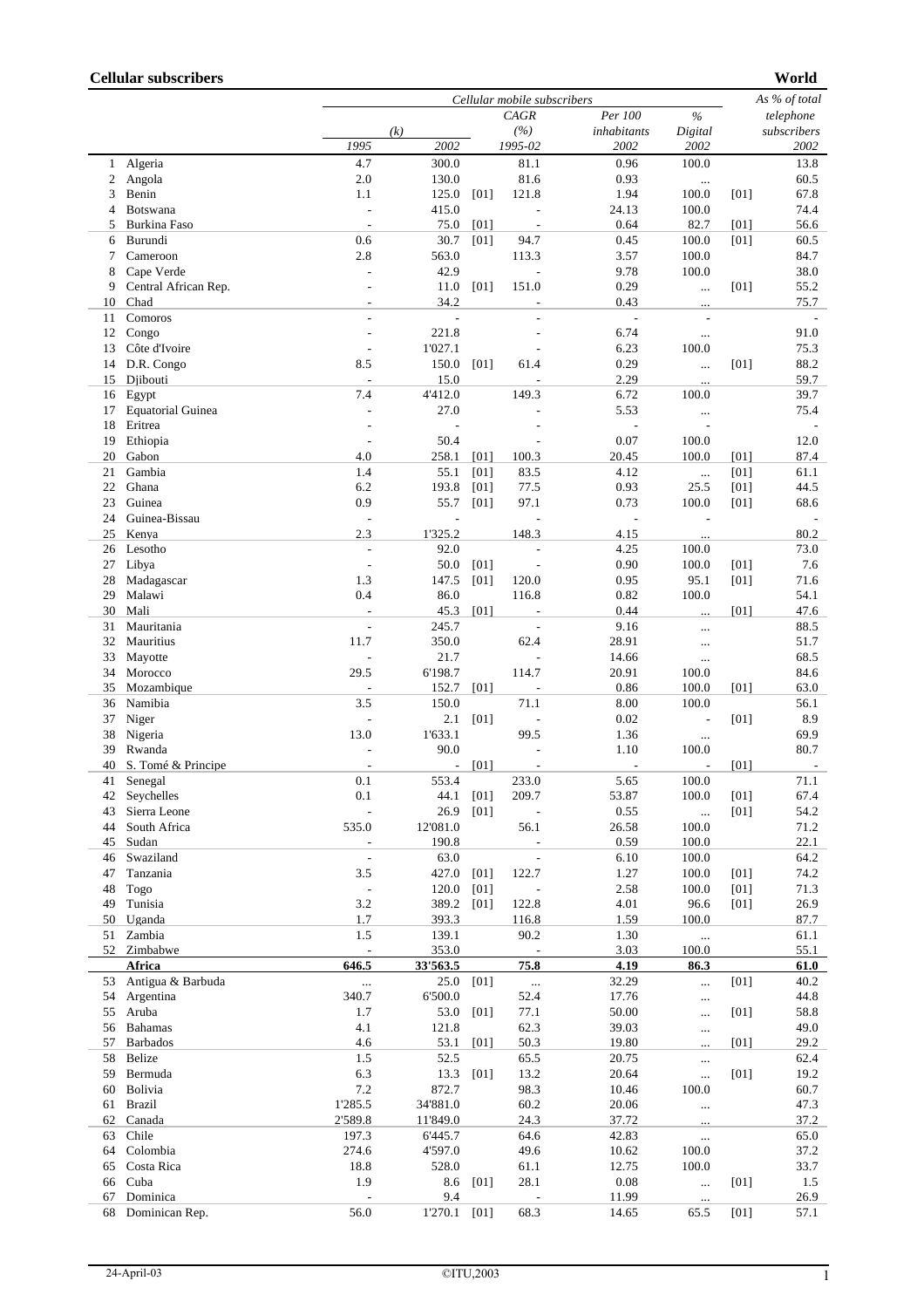## **Cellular subscribers**

|            |                             |                                      | Cellular mobile subscribers |      |                                  |                |                      |      |              |
|------------|-----------------------------|--------------------------------------|-----------------------------|------|----------------------------------|----------------|----------------------|------|--------------|
|            |                             |                                      |                             |      | CAGR                             | Per 100        | $\%$                 |      | telephone    |
|            |                             |                                      | (k)                         |      | (%)                              | inhabitants    | Digital              |      | subscribers  |
|            |                             | 1995                                 | 2002                        |      | 1995-02                          | 2002           | 2002                 |      | 2002         |
| 69         | Ecuador                     | 54.4                                 | 1'560.9                     |      | 61.5                             | 12.06          | $\ldots$             |      | 52.3         |
| 70         | El Salvador                 | 13.5                                 | 888.8                       |      | 81.9                             | 13.76          | $\cdots$             |      | 57.1         |
| 71         | Grenada                     | 0.4                                  | 7.6                         |      | 52.2                             | 7.13           | $\ldots$             |      | 18.4         |
| 72         | Guadeloupe                  |                                      | 323.5                       |      | $\overline{a}$                   | 69.72          | $\cdots$             |      | 60.6         |
| 73<br>74   | Guatemala<br>Guyana         | 30.0<br>1.2                          | 1'134.0<br>87.3             | [01] | 83.2<br>83.6                     | 9.70<br>9.93   | 57.5                 | [01] | 60.0<br>52.0 |
| 75         | Haiti                       | $\overline{a}$                       | 140.0                       |      | $\overline{a}$                   | 1.69           | $\ldots$             |      | 51.9         |
| 76         | Honduras                    | L,                                   | 326.5                       |      | $\overline{a}$                   | 4.86           | $\ldots$             |      | 50.3         |
| 77         | Jamaica                     | 45.1                                 | 635.0                       | [01] | 55.4                             | 24.43          | $\cdots$<br>$\cdots$ | [01] | 54.4         |
| 78         | Martinique                  | $\overline{\phantom{a}}$             | 319.9                       |      | $\frac{1}{2}$                    | 78.99          | 100.0                |      | 65.0         |
| 79         | Mexico                      | 688.5                                | 25'928.3                    |      | 67.9                             | 25.45          | $\ldots$             |      | 63.4         |
| 80         | Nicaragua                   | 4.4                                  | 239.9                       |      | 77.0                             | 4.47           | $\ldots$             |      | 58.3         |
| 81         | Panama                      |                                      | 475.4                       | [01] | $\overline{\phantom{a}}$         | 16.40          | 100.0                | [01] | 55.8         |
| 82         | Paraguay                    | 15.8                                 | 1'667.0                     |      | 94.5                             | 28.83          | 100.0                |      | 85.9         |
| 83         | Peru                        | 73.5                                 | 2'300.0                     |      | 63.5                             | 8.60           |                      |      | 53.2         |
| 84         | Puerto Rico                 | 287.0                                | 1'211.1                     | [01] | 27.1                             | 31.56          | $\ldots$             | [01] | 47.7         |
| 85         | St. Kitts and Nevis         | $\ddotsc$                            | 5.0                         |      |                                  | 10.64          | $\ldots$             |      | 17.5         |
| 86         | St. Vincent                 | 0.2                                  | 7.5                         | [01] | 80.7                             | 6.51           | $\ddotsc$            | [01] | 22.3         |
| 87         | Suriname                    | 1.7                                  | 87.0                        | [01] | 92.9                             | 19.77          | 100.0                | [01] | 52.9         |
| 88         | Trinidad & Tobago           | 6.4                                  | 361.9                       |      | 78.2                             | 27.81          |                      |      | 52.7         |
| 89         | <b>United States</b>        | 33'785.7                             | 140'766.8                   |      | 22.6                             | 48.81          | 89.0                 |      | 42.6         |
| 90         | Uruguay                     | 39.9                                 | 520.0                       | [01] | 53.4                             | 15.47          |                      | [01] | 35.4         |
| 91         | Venezuela                   | 403.8                                | 6'463.6                     |      | 48.6                             | 25.55          | $\ldots$             |      | 69.5         |
| 92         | Virgin Islands (US)         | $\ldots$                             | 41.0<br>252'778.1           | [01] | $\cdots$<br>30.0                 | 37.51<br>29.74 | $\ldots$             | [01] | 37.1<br>45.8 |
| 93         | <b>Americas</b><br>Armenia  | 40'241.7<br>$\overline{\phantom{a}}$ | 44.3                        |      | $\overline{a}$                   | 1.17           | 53.5<br>100.0        |      | 7.7          |
| 94         | Azerbaijan                  | 6.0                                  | 870.0                       |      | 103.6                            | 10.68          | $\ddotsc$            |      | 46.8         |
| 95         | Bahrain                     | 27.6                                 | 389.0                       |      | 45.9                             | 58.33          | 100.0                |      | 68.9         |
| 96         | Bangladesh                  | 2.5                                  | 1'075.0                     |      | 137.8                            | 0.81           | $\ldots$             |      | 61.2         |
| 97         | Bhutan                      | $\overline{a}$                       | ÷,                          |      | $\overline{a}$                   | ÷,             | ÷,                   |      |              |
| 98         | Brunei Darussalam           | 35.9                                 | 137.0                       | [01] | 25.0                             | 40.06          | 100.0                | [01] | 60.8         |
| 99         | Cambodia                    | 14.1                                 | 223.5                       | [01] | 58.5                             | 1.66           | 96.7                 | [01] | 87.0         |
| 100        | China                       | 3'629.0                              | 206'620.0                   |      | 78.1                             | 16.09          | 100.0                |      | 49.1         |
| 101        | Georgia                     | 0.1                                  | 503.6                       |      | 218.9                            | 10.21          | 97.4                 |      | 43.7         |
| 102        | Hongkong, China             | 798.4                                | 6'297.5                     |      | 34.3                             | 92.98          | 100.0                |      | 62.1         |
| 103        | India                       | 76.7                                 | 12'687.6                    |      | 107.5                            | 1.22           | 100.0                |      | 23.4         |
| 104        | Indonesia                   | 210.6                                | 11'700.0                    |      | 77.5                             | 5.52           | $\ldots$             |      | 60.5         |
| 105        | Iran $(I.R.)$               | 15.9                                 | 2'087.4                     | [01] | 125.4                            | 3.23           | 100.0                | [01] | 16.1         |
| 106        | Israel                      | 445.5                                | 6'334.0                     |      | 46.1                             | 95.45          | $\ldots$             |      | 67.1         |
| 107        | Japan                       | 11'712.1                             | 79'083.3                    |      | 31.4                             | 62.11          | 100.0                |      | 51.5         |
| 108        | Jordan                      | 12.4                                 | 866.0                       | [01] | 102.9                            | 16.71          | 100.0                | [01] | 56.5         |
| 109        | Kazakhstan                  | 4.6                                  | 582.0                       | [01] | 124.1                            | 3.62           | 93.1                 | [01] | 23.1         |
| 110<br>111 | Korea (Rep.)<br>Kuwait      | 1'641.3<br>117.6                     | 32'342.0<br>877.9           | [01] | 53.1<br>39.8                     | 67.95<br>38.59 | 100.0<br>100.0       | [01] | 58.2<br>65.0 |
| 112        | Kyrgyzstan                  | $\overline{\phantom{a}}$             | 53.1                        |      | $\overline{a}$                   | 1.04           |                      |      | 11.9         |
| 113        | Lao P.D.R.                  | 1.5                                  | 55.2                        |      | 66.7                             | 1.00           | $\ddotsc$<br>100.0   |      | 47.1         |
| 114        | Lebanon                     | 120.0                                | 775.1                       |      | 30.5                             | 22.70          | 108.4                |      | 53.3         |
| 115        | Macao, China                | 35.9                                 | 276.1                       |      | 33.8                             | 63.09          | $\cdots$             |      | 61.1         |
| 116        | Malaysia                    | 1'005.1                              | 8'500.0                     |      | 35.7                             | 34.88          | $\ldots$             |      | 64.3         |
| 117        | Maldives                    | $\overline{\phantom{a}}$             | 41.9                        |      | $\overline{a}$                   | 15.02          | 100.0                |      | 59.4         |
| 118        | Mongolia                    | $\frac{1}{2}$                        | 195.0                       | [01] | $\overline{\phantom{a}}$         | 8.12           | 99.7                 | [01] | 61.1         |
| 119        | Myanmar                     | 2.8                                  | 13.8                        | [01] | 30.7                             | 0.03           | 98.1                 | [01] | 4.5          |
| 120        | Nepal                       | $\overline{\phantom{a}}$             | 21.9                        |      | $\overline{a}$                   | 0.09           | 100.0                |      | 6.3          |
| 121        | Oman                        | 8.1                                  | 324.5                       | [01] | 85.2                             | 12.37          | 61.9                 | [01] | 58.0         |
| 122        | Pakistan                    | 41.0                                 | 812.0                       | [01] | 64.5                             | 0.56           | 65.3                 | [01] | 19.4         |
| 123        | Palestine                   | 20.0                                 | 320.0                       |      | 48.6                             | 9.26           |                      |      | 51.7         |
| 124        | Philippines                 | 493.9                                | 14'216.2                    |      | 61.6                             | 17.77          | $\ldots$             |      | 81.0         |
| 125        | Qatar                       | 18.5                                 | 266.7                       |      | 46.4                             | 43.72          | $\ldots$             |      | 60.2         |
| 126        | Saudi Arabia                | 16.0                                 | 2'528.6                     | [01] | 132.5                            | 11.33          | 100.0                | [01] | 43.9         |
| 127        | Singapore                   | 306.0                                | 3'295.1                     |      | 40.4                             | 79.14          | 100.0                |      | 63.1         |
| 128<br>129 | Sri Lanka<br>Syria          | 51.3<br>$\overline{\phantom{a}}$     | 931.6<br>200.0              |      | 51.3                             | 4.92<br>1.20   | <br>100.0            | [01] | 51.3<br>10.5 |
| 130        | Taiwan, China               | 772.2                                | 23'905.4                    | [01] | $\overline{\phantom{a}}$<br>63.3 | 106.45         |                      |      | 64.6         |
| 131        | Tajikistan                  | $\overline{a}$                       | 13.2                        |      | $\overline{a}$                   | 0.21           | $\ldots$             |      | 5.4          |
| 132        | Thailand                    | 1'297.8                              | 16'117.0                    |      | 43.3                             | 26.04          | $\ldots$<br>$\ldots$ |      | 72.7         |
| 133        | Turkmenistan                | $\overline{\phantom{a}}$             | 8.2                         | [01] | $\overline{\phantom{a}}$         | 0.17           | $\ddotsc$            | [01] | 2.1          |
| 134        | <b>United Arab Emirates</b> | 129.0                                | 2'428.1                     |      | 52.1                             | 75.88          | 100.0                |      | 68.9         |
| 135        | Uzbekistan                  | 3.7                                  | 186.9                       |      | 74.9                             | 0.74           | $\ldots$             |      | 10.1         |
|            | 136 Viet Nam                | 23.5                                 | 1'902.4                     |      | 87.3                             | 2.34           | $\ldots$             |      | 25.5         |
|            |                             |                                      |                             |      |                                  |                |                      |      |              |